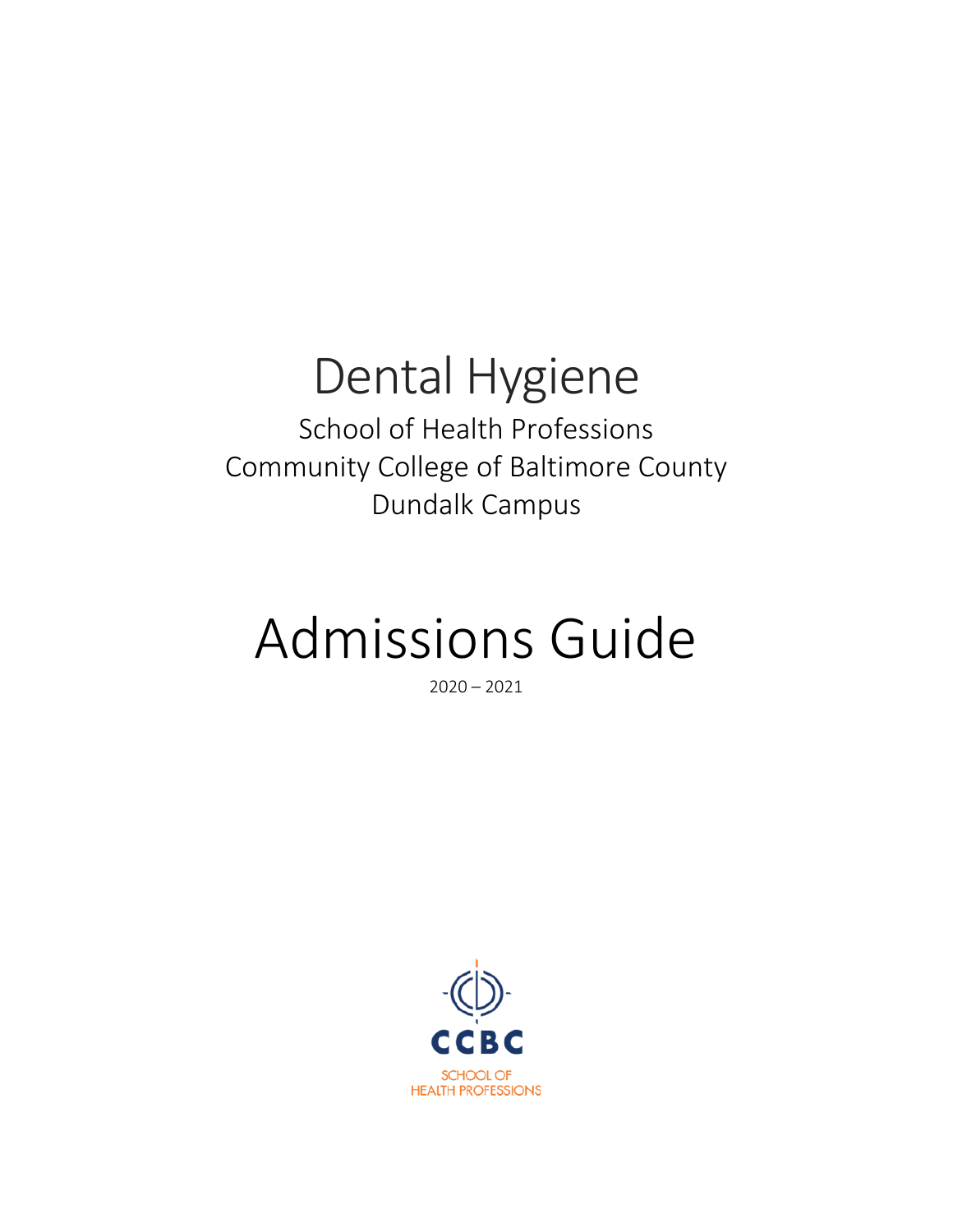# Dental Hygiene

## Welcome

On behalf of the School of Health Professions, welcome to the application process for the Dental Hygiene program. Please carefully review the information contained within this guide to ensure you have completed all steps required for admissions consideration.

I wish you success with the application process.

Sincerely,

Tonya Beatty, M.S., RDH Program Director

## Program Description

Thank you for your interest in the Dental Hygiene Program at The Community College of Baltimore County. At the completion of this program, you will be prepared for Regional and State licensing examinations and the National Dental Hygiene Board Examination. Dental hygienists are employed in a variety of settings such as private practice, community health agencies, and health maintenance organizations. The dental hygienist may also function in the roles of educator, consumer advocate, administrator/manager and researcher.

#### **The CCBC Dental Hygiene Program has begun using the ADEA DHCAS to accept**

**applications to the program.** Students applying for the Dental Hygiene Program must complete the admission process and be accepted to the college. Acceptance to the college does not constitute admissions to the dental hygiene program. The information found in this packet includes a technical standards document and a clinical dental hygiene observation form. **Please read these materials carefully**. To make sure the admission process runs smoothly, follow the steps outlined, making sure you complete all requirements as stated. Please note that admission requirements and the selection process are subject to change.

The Dental Hygiene program has a limited enrollment capacity. Limited enrollment lends itself to a competitive student selection. All applicants must meet the minimum requirements for consideration. The selection of students is based on a point system. For your information only,

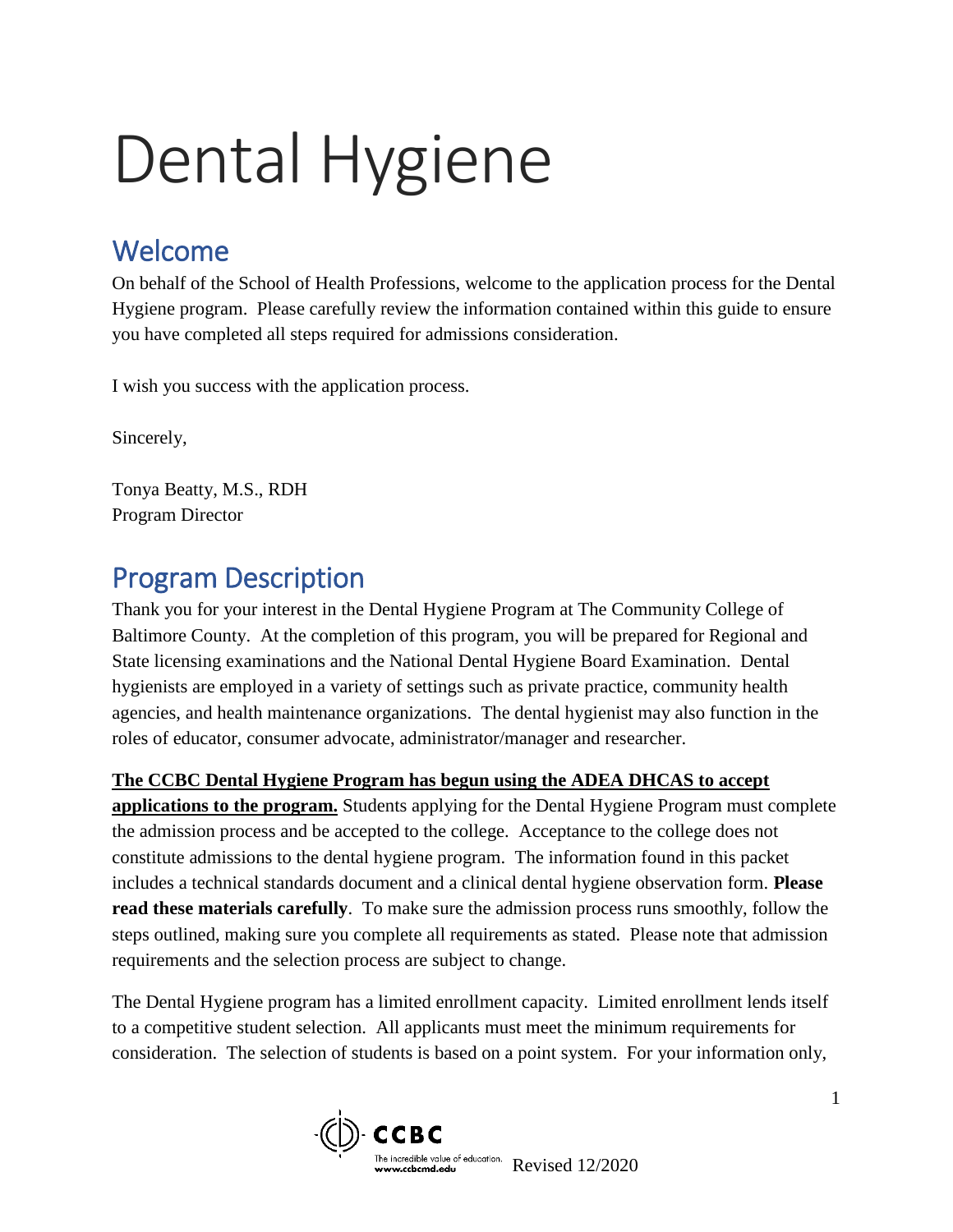the Dental Hygiene Ranking Criteria Sheet used by the selection committee to assign points to rank the applicants is included in this packet. Students not accepted into the Dental Hygiene Program at this time who wish to be considered for another cohort must reapply.

The program demands may pose unique personal as well as academic challenges. It is common for students to have multiple responsibilities in addition to attending college classes. Success in this program takes a firm commitment, but the Dental Hygiene faculty will be here to help you succeed. Thank you again for your interest and best wishes in the pursuit of your educational journey.

## Accreditation

This program is accredited by the Commission on Dental Accreditation and has been granted the accreditation status of "Approval without reporting requirements."

## Admissions Deadline

Opens November 1 and closes on April 15<sup>th</sup> for a Fall start

## Required Entry Exam

Complete the ATI TEAS exam by April  $1<sup>st</sup>$  with the below required minimum scores. If you do not participate in the ATI TEAS exam, your application will not be evaluated. You should register for the Allied Health or Nursing TEAS exam.

- Dental Hygiene requires a 70% or higher Adjusted Individual Total Score on the ATI TEAS.
- Additional information for the TEAS can be found on the [School of Health](http://www.ccbcmd.edu/Programs-and-Courses/Schools-and-Academic-Departments/School-of-Health-Professions/School-of-Health-Professions-Admissions-Office/TEAS-Testing.aspx)  [Professions Admissions Office site](http://www.ccbcmd.edu/Programs-and-Courses/Schools-and-Academic-Departments/School-of-Health-Professions/School-of-Health-Professions-Admissions-Office/TEAS-Testing.aspx)

| <b>Deadlines</b>                         | <b>Open</b>    | <b>Closed</b> |
|------------------------------------------|----------------|---------------|
| <b>ATI TEAS Deadline</b>                 |                | April $1st$   |
| <b>Application Deadline</b>              | November $1st$ | April $15th$  |
| <b>Supplemental Application Deadline</b> | January        | April $30th$  |

#### Important Dates

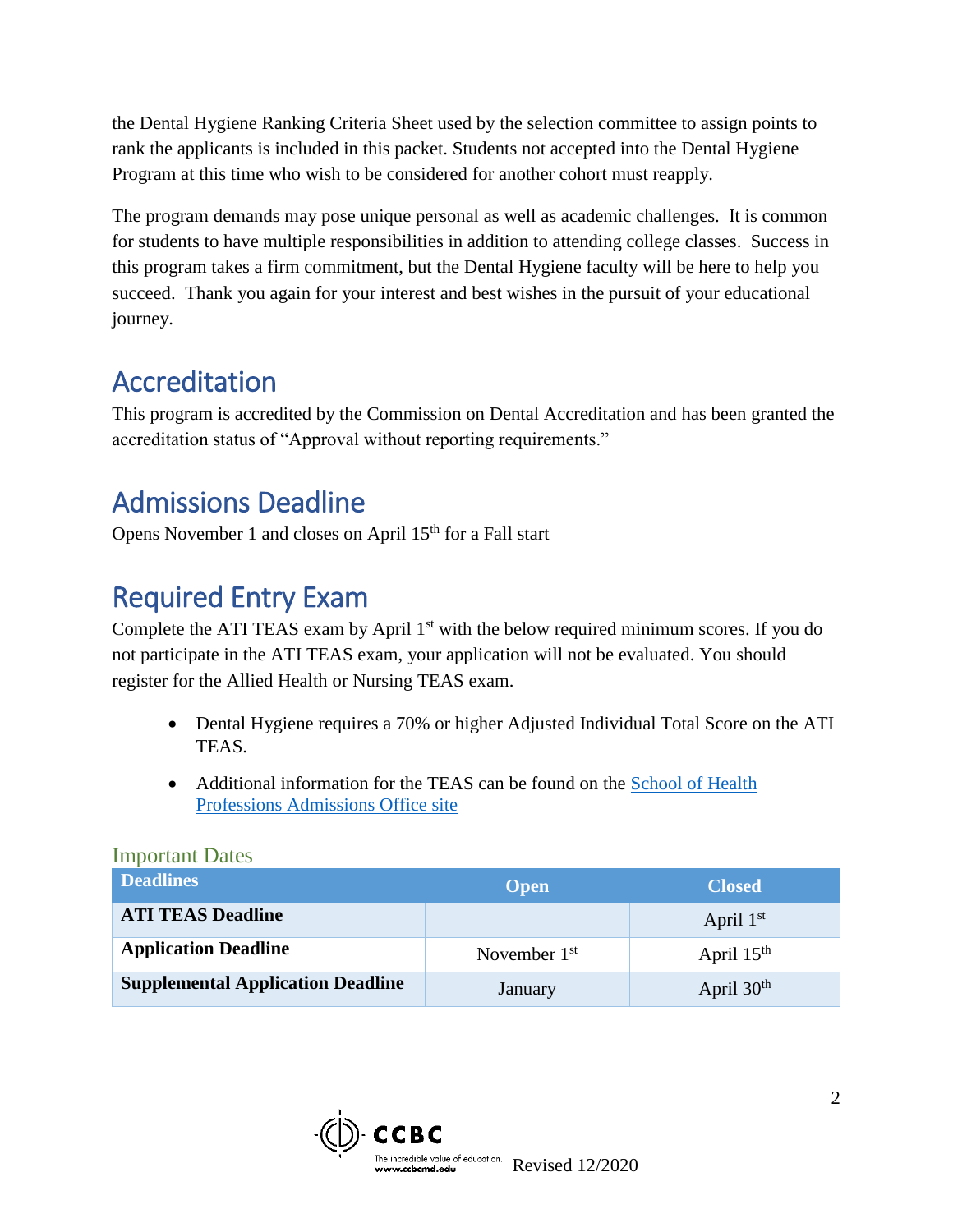## Required Coursework

All listed courses must be completed prior the April  $15<sup>th</sup>$  application deadline with a grade of "C" or better.

- $\triangleright$  BIOL 109, Human Anatomy & Physiology\*
- BIOL 230, General Microbiology\* (*note that this course has a prerequisite of BIOL 110)*
- $\triangleright$  CHEM 107, Fundamentals of Chemistry\*
- **ENGL 101, College Composition I**
- $\triangleright$  PSYC 105, Multicultural Psychology

\*The science courses listed above must have been completed within 5 years of the date when the student begins the program.

## Additional Coursework

The below courses are not required by the admission deadline however, if completed by the deadline, will contribute to admission consideration. These courses are required for the degree in Dental Hygiene. A grade of "C" or better is required.

- SOCL 101, Introduction to Sociology
- CMNS 101, Fundamentals of Communications
- MATH elective 3-4 credits (MATH 153 is recommended)

### Admission Criteria

Required:

- Supplemental application before April  $30<sup>th</sup>$  completed with \$20 non-refundable fee
- Prerequisites as stated above completed by admission deadline
- GPA of 2.50 or higher calculated using Program Prerequisites
- Overall GPA at CCBC must be at least 2.00
- Successful completion of the ATI TEAS exam by TEAS deadline
- 16 hours of dental hygiene observation of a Registered Dental Hygienist due by admission deadline (observing anyone other than the RDH will rule your application ineligible for admission consideration)
- Watch "A Day in the Life" at [https://www.youtube.com/watch?v=IQag\\_hM26KI&t=1s](https://www.youtube.com/watch?v=IQag_hM26KI&t=1s)

#### Recommended:

- Three electronic references due by admission deadline
- Signed Technical Standards Form due by admission deadline

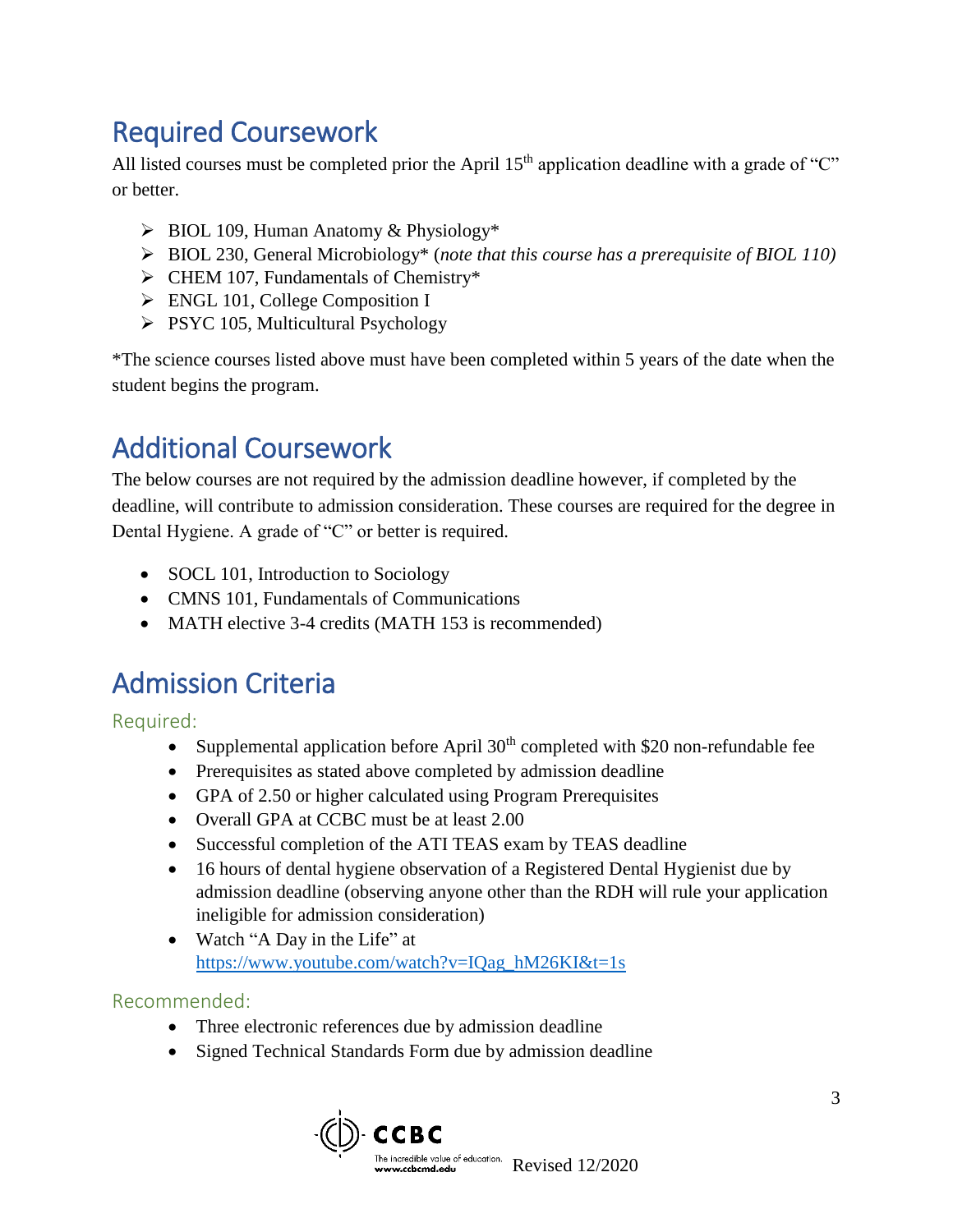All additional materials must be submitted through your application on the ADEA DHCAS by the deadline, including copies of all external transcripts, evaluations of international transcripts, electronic evaluations, observation form, etc.

CLEP scores and AP scores official transcripts MUST be sent directly only to the SHP Admissions office on the Essex campus to avoid delays. Do not send them to ADEA DHCAS.

**Individual materials submitted outside of ADEA DHCAS will not be accepted** (except CLEP and AP scores). Be aware that as you transfer from school to school, your credits transfer, but not your grades. You must submit the official transcript from every institution.

#### Dental Assisting to Dental Hygiene

Dental Assistants (DA) that have successfully completed the CCBC Dental Assisting Program are eligible to apply for admission into the Dental Hygiene Program. Dental Assisting to Dental Hygiene applicants must submit the attached form verifying that they have completed the DA program successfully within the 5 years prior to the DH program start. DA applicants must complete all other admission requirements for admission consideration.

#### **DENTPIN**

Within the DH CAS application you will find a section entitled DENTPIN. A DENTPIN is a Dental Personal Identifier Number used by various educational testing programs. Use the link in the application to obtain a DENTPIN (if you do not already have one). Fill in the blank space in your application with your DENTPIN.

SAVE THE NUMBER in your records for use when you complete your National Board Dental Hygiene Exam or any other exam requiring a DENTPIN.

## Steps for Application

- 1. [Apply](http://www.ccbcmd.edu/Get-Started/Applying-to-CCBC.aspx) for admission to CCBC at [http://www.ccbcmd.edu/apply.](http://www.ccbcmd.edu/apply)
- 2. Participate in assessment testing, if necessary.
- 3. Complete prerequisite courses as necessary.
- 4. Complete ATI TEAS testing by deadline.
- 5. Once you have your CCBC Student ID number, log into <https://dhcas.liaisoncas.com/applicant-ux/#/login> and apply to the **CCBC SHP Dental Hygiene** program by the application deadline. The **non-refundable** \$50 application fee is due at time of submission.
	- a. You can review the videos found in the application for assistance.

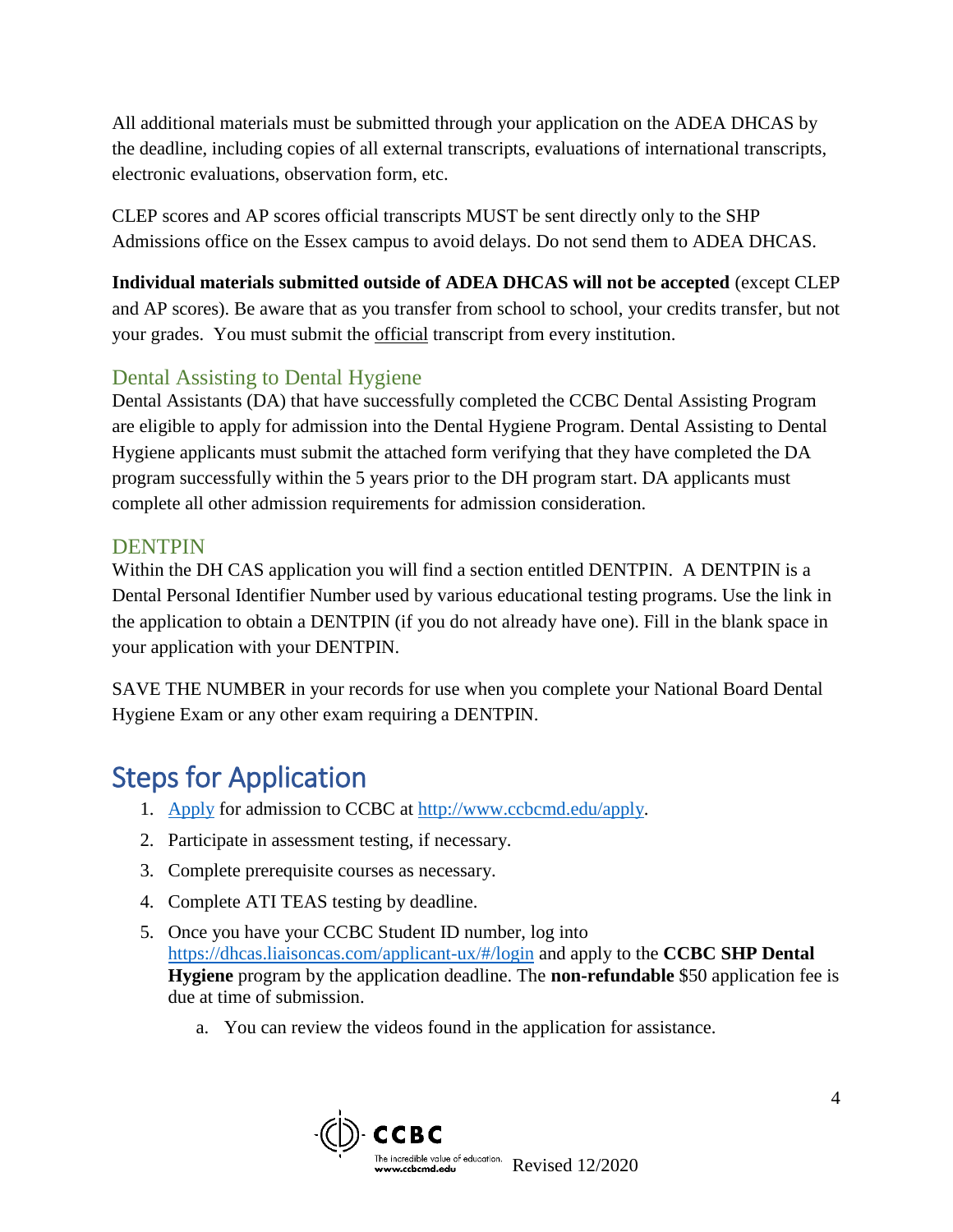- b. You can review the YouTube video for application assistance at [https://www.youtube.com/channel/UCGjjlbh2aheqelcxERFZ99w.](https://www.youtube.com/channel/UCGjjlbh2aheqelcxERFZ99w)
- 6. It is the sole responsibility of the student to ensure that all documents have been received or uploaded into the ADEA DHCAS by the April 15<sup>th</sup> deadline.
- 7. Applicants will receive an **email** inviting them to complete the **CCBC DH Supplemental application** after their program application has been verified. Instructions will be in the email. The CCBC Supplemental application along with the **\$20 nonrefundable fee is due by April 30<sup>th</sup>**. Applicants who do not complete the supplemental application by the April  $30<sup>th</sup>$  deadline will not be considered further for admission.
- 8. Your application status updates are found in your ADEA DHCAS application in the top tab entitled CHECK STATUS. Admission Decisions are emailed to the address used in your application.
- 9. **Use this link to better understand and prepare to use ADEA DHCAS**  <http://www.adea.org/DHCASapp/Prepare-to-Apply.aspx>

## **TRANSCRIPTS**

- 1. Official transcripts from ALL U.S. colleges/universities attended by the applicant, are required to be submitted to the ADEA DHCAS **AND** to CCBC preferably 4-6 weeks prior to the admission deadline.
	- a. ADEA DHCAS Transcript Processing Center
		- i. All official U.S. College transcripts, AP scores, CLEP score and/or international college transcript evaluations, **including CCBC**, are required to be sent to the ADEA DHCAS Transcript Processing Center. Hard copies (paper copies) must be sent along with the Transcript Matching Form for each transcript (found in the second quadrant of your ADEA DHCAS application) to the below address. Alternatively, you may choose to send an electronic transcript (if your school offers it) for faster processing. You may find us as ADEA DHCAS.

#### **ADEA DHCAS Transcript Processing Center**

P.O. Box 9129 Watertown, MA 02471

- b. CCBC Enrollment Services Center, Baltimore, MD
	- i. Additionally, ALL official U.S. College transcripts AP scores, CLEP score and/or international college transcript evaluations, **not including CCBC, must be sent to the CCBC Enrollment Services Center**. Directions can be found using this URL [http://www.ccbcmd.edu/get-started/applying-to](https://nam02.safelinks.protection.outlook.com/?url=http%3A%2F%2Fwww.ccbcmd.edu%2Fget-started%2Fapplying-to-ccbc%2Ftransfer-student&data=02%7C01%7Cscool%40ccbcmd.edu%7C3d863bc9fafb4afea15308d714f78a17%7C2afa200077264920a9570397c340fc3d%7C0%7C0%7C637000925707409073&sdata=MI2w7YLgAbA8Xvghw5IPm3UGa87zQFuHLBlltIksjBQ%3D&reserved=0)[ccbc/transfer-student.](https://nam02.safelinks.protection.outlook.com/?url=http%3A%2F%2Fwww.ccbcmd.edu%2Fget-started%2Fapplying-to-ccbc%2Ftransfer-student&data=02%7C01%7Cscool%40ccbcmd.edu%7C3d863bc9fafb4afea15308d714f78a17%7C2afa200077264920a9570397c340fc3d%7C0%7C0%7C637000925707409073&sdata=MI2w7YLgAbA8Xvghw5IPm3UGa87zQFuHLBlltIksjBQ%3D&reserved=0)

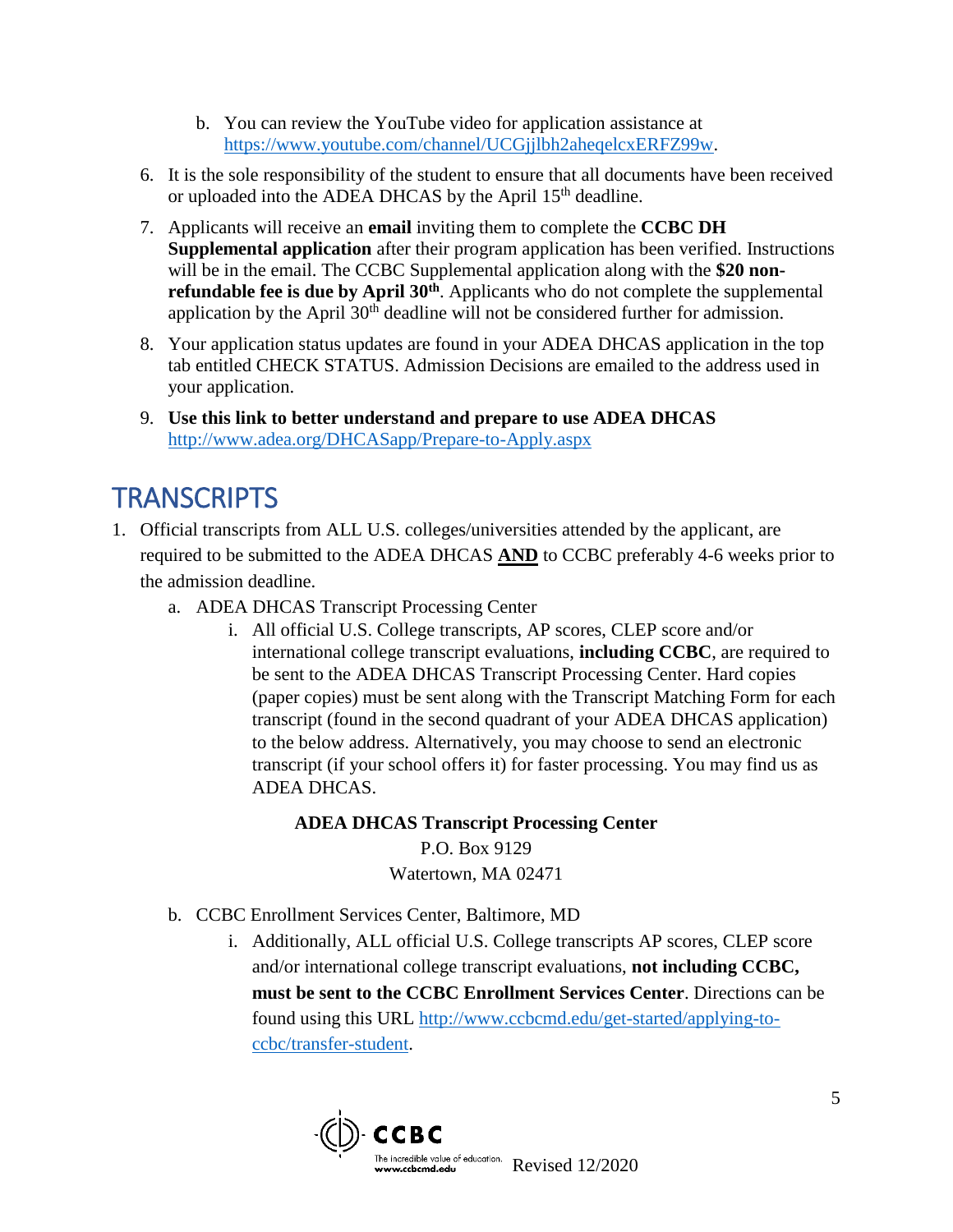- 2. All applicants are responsible for checking to see that their official transcripts have been received in the appropriate locations.
	- a. ADEA DHCAS log into your applications and select the Check Status tab in the upper right corner. If you have a concern, select the blue question mark at the top of your application and follow the prompts.
	- b. CCBC Enrollment Services Log into your SIMON account to determine if your transcripts have been received and to review your transfer of credit.
	- c. Applications missing transcripts will not be considered for admission.

## Admission Response

Admissions decisions are emailed to applicants approximately 6 to 8 weeks after the application deadline. Please refrain from contacting the Dental Hygiene Program as this process is not handled by that department.

## Post Admission

Applicants who are admitted into the Dental Hygiene program must be prepared to provide the following prior to the fall semester. Further information is provided at the Dental Hygiene Program orientation by the Program Director.

- Provide proof of current CPR certification at the Healthcare Provider Level. If you need information about CPR courses, go to [https://cpr.heart.org/en/courses/basic-life-support](https://cpr.heart.org/en/courses/basic-life-support-course-options)[course-options](https://cpr.heart.org/en/courses/basic-life-support-course-options)
- Proof of a recent physical examination with current immunizations
- Proof of current health insurance
- Purchase professional liability insurance (Info provided at orientation)

## Who to Contact

**Academic Advising** – Advising is available at all campuses and extension centers. Please ask to speak with a **Health and Science Pathways Advisor** only. For the Dundalk campus call 443- 840-3816 or visit the Student Services Center room 102. The hours, addresses and phone numbers for all sites can be found by calling 443-840-2222 or online at the CCBC Academic [Advisement Office](http://www.ccbcmd.edu/Resources-for-Students/Academic-Advisement/Contact-an-Academic-Advisor.aspx.)

**Program Director** – Tonya Beatty email at [tbeatty2@ccbcmd.edu.](mailto:tbeatty2@ccbcmd.edu) **School of Health Professions Office of Admissions** at 443-840-1989 or email at [shpseat@ccbcmd.edu](mailto:shpseat@ccbcmd.edu)

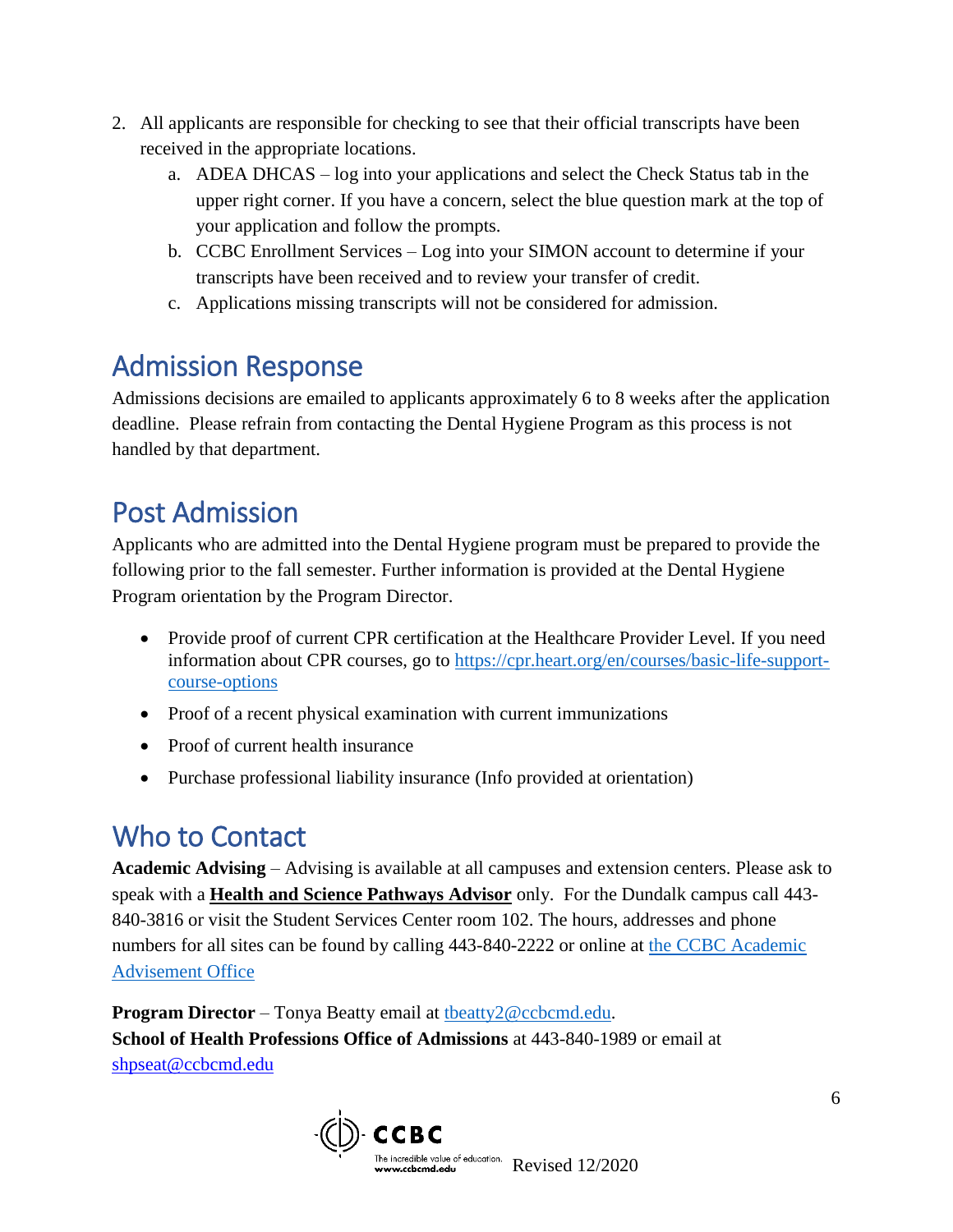## Technical Standards

In compliance with the 1990 Americans with Disabilities Act, the following standards have been established. According to the nature of the work required in dental hygiene practice and the educational requirements of the dental hygiene curriculum, the student must be able to meet the following and or with accommodations:

| <b>Standard</b>                                                                                                                                                                                | <b>Examples of Necessary Behaviors</b><br>(not all inclusive)                                                                                                                                                                                                                                                                                                                                             |
|------------------------------------------------------------------------------------------------------------------------------------------------------------------------------------------------|-----------------------------------------------------------------------------------------------------------------------------------------------------------------------------------------------------------------------------------------------------------------------------------------------------------------------------------------------------------------------------------------------------------|
| Interpersonal abilities sufficient to interact with<br>individuals, families, and groups from a variety of social,<br>emotional, cultural, physical, medical, and intellectual<br>backgrounds. | Establish rapport with clients, families and colleagues.                                                                                                                                                                                                                                                                                                                                                  |
| Communication abilities sufficient for interaction with<br>others in verbal and written form.                                                                                                  | Collect assessment data. Explain treatment procedures. Initiate health<br>teaching. Document and interpret dental hygiene actions and client<br>and family responses. Document assessment findings and treatment<br>rendered.                                                                                                                                                                             |
| Critical thinking ability sufficient for clinical judgment.                                                                                                                                    | Identify cause and effect relationship in clinical situations. Develop<br>dental hygiene care plans. Assimilate knowledge from lecture,<br>laboratory and clinical arenas. Utilize basic mathematical skills.                                                                                                                                                                                             |
| Physical abilities sufficient to move around rooms in the<br>dental environment, maneuver in small spaces, and reach<br>needed equipment.                                                      | Move around clinical operatories, dark room, sterilization room, and<br>other treatment areas. Position chairside in close proximity to client.<br>Administer CPR and BLS procedures. Reach radiographic equipment<br>which is approximately 5-6' off floor. Transfer clients from wheel<br>chairs to dental chairs and back.                                                                             |
| Gross and fine motor abilities sufficient to provide safe<br>and effective dental hygiene care.                                                                                                | Move, calibrate, use equipment and supplies including sharp<br>instruments. Use ancillary aids chairside - mannequins, small<br>equipment, etc.                                                                                                                                                                                                                                                           |
| Auditory ability sufficient to monitor and assess health<br>needs.                                                                                                                             | Hears clients' cries of distress, and sound of instruments being<br>properly utilized, sound of slow speed hand piece and ultrasonic<br>scaler, and monitor vital signs.                                                                                                                                                                                                                                  |
| Visual ability sufficient for physical assessment,<br>performance of dental hygiene procedures and<br>maintenance of environmental safety.                                                     | Observes client responses such as skin color and facial expression.<br>Notes gingival description and pocket depths (read probe) – healthy<br>vs. disease state including color changes. Monitors vital signs.<br>Evaluates radiographs for technical quality including density, contrast<br>and distortion. Reads records. Note color changes in dental materials<br>which indicate reactions occurring. |
| Tactile ability sufficient for assessment and performance<br>of dental hygiene procedures.                                                                                                     | Perform palpation techniques (EO/IO exam), functions of a dental<br>hygiene exam and/or those related to therapeutic intervention, e.g.<br>scaling, root planning and deposit assessment.                                                                                                                                                                                                                 |

Declaration - I have read and understand the technical standards required for Dental Hygiene. I hereby declare that I am able to meet the above listed essential technical standards. *BE SURE TO SUBMIT WITH APPLICATION*.

\_\_\_\_\_\_\_\_\_\_\_\_\_\_\_\_\_\_\_\_\_\_\_\_\_\_\_ \_\_\_\_\_\_\_\_\_\_\_\_\_\_\_\_\_\_\_\_\_\_\_\_\_\_\_\_

\_\_\_\_\_\_\_\_\_\_\_\_\_\_\_\_\_\_\_\_\_\_\_\_\_\_\_ \_\_\_\_\_\_\_\_\_\_\_\_\_\_\_\_\_\_\_\_\_\_\_\_

Name of Applicant (Print or type) Signature of Witness/Date

Signature of Applicant Date

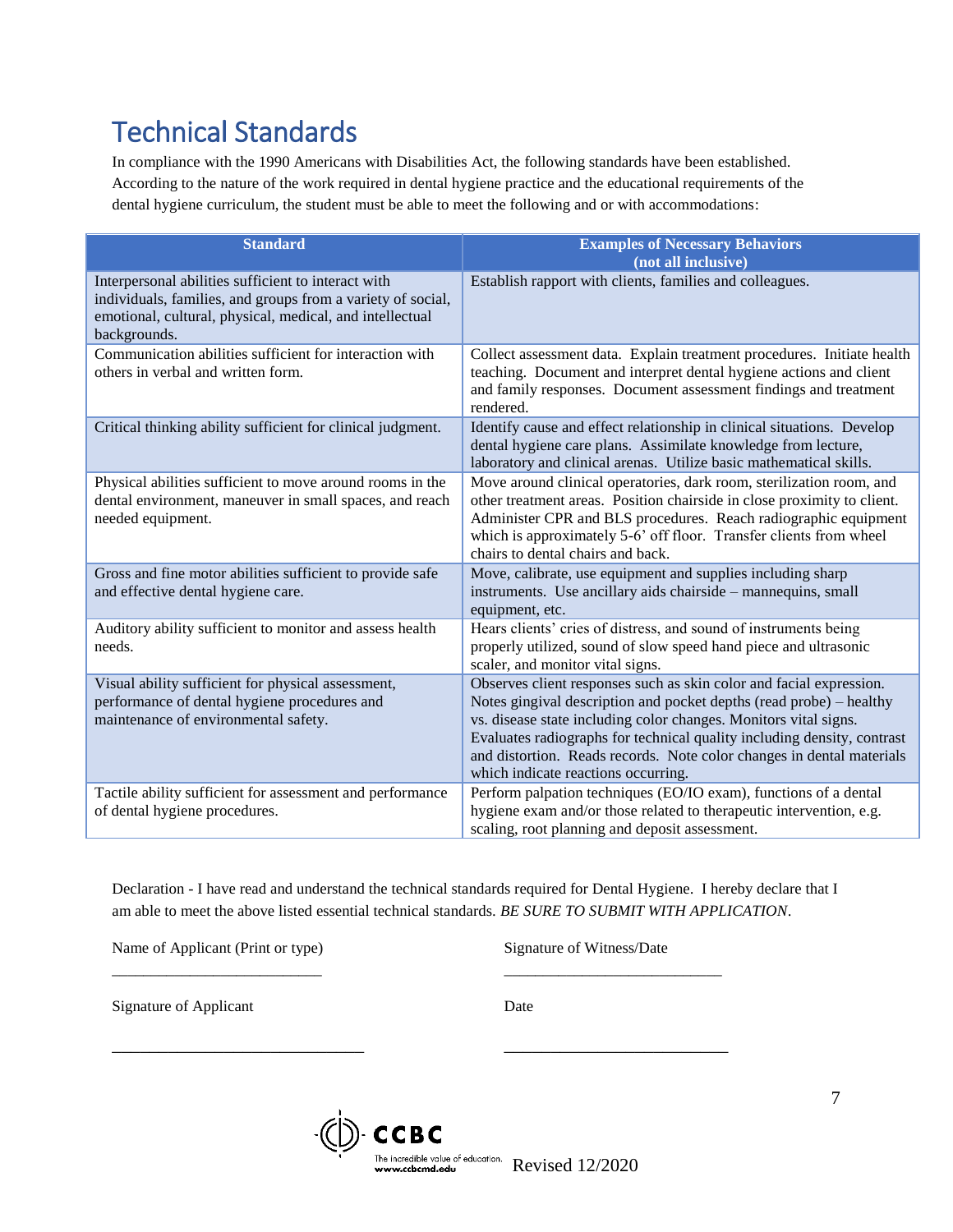## **Ranking Criteria Point System**

The program has a competitive acceptance process due to limited space and high enrollment. To keep the process of acceptance into our program as objective as possible, selection is made on a predetermined point system. All requirements and selection criteria are subject to change on a yearly basis. DO NOT SUBMIT THIS FORM. This is for the applicant use only.

|    | 1. Required Courses                                                                                                                                                                                                                                     |                                                                                   | /50 Possible Points |
|----|---------------------------------------------------------------------------------------------------------------------------------------------------------------------------------------------------------------------------------------------------------|-----------------------------------------------------------------------------------|---------------------|
|    |                                                                                                                                                                                                                                                         | 10 Points for Each Course Completed with C or better as of April 15 <sup>th</sup> |                     |
|    | $\checkmark$ BIOL 109, Human Anatomy & Physiology<br>$\checkmark$ BIOL 230, General Microbiology<br>$\checkmark$ CHEM 107, Fundamentals of Chemistry<br>$\checkmark$ ENGL 101, College Composition I<br>$\checkmark$ PSYC 105, Multicultural Psychology |                                                                                   |                     |
| 2. | <b>Additional Education Requirements</b>                                                                                                                                                                                                                |                                                                                   | /15 Possible Points |
|    |                                                                                                                                                                                                                                                         | 5 Points for Each Course Completed with C or better as of April 15 <sup>th</sup>  |                     |
|    | $\checkmark$ SOCL 101, Introduction to Sociology<br>$\checkmark$ CMNS 101, Fundamentals of Communications<br>$\checkmark$ MATH Elective                                                                                                                 |                                                                                   |                     |
| 3. | <b>Overall College GPA</b>                                                                                                                                                                                                                              |                                                                                   | /10 Possible Points |
|    | (Courses Required for Dental Hygiene Program)                                                                                                                                                                                                           |                                                                                   |                     |
|    | $4.00 - 3.80 = 10$                                                                                                                                                                                                                                      | $2.99 - 2.80 = 5$                                                                 |                     |
|    | $3.79 - 3.60 = 9$                                                                                                                                                                                                                                       | $2.79 - 2.60 = 4$                                                                 |                     |
|    | $3.59 - 3.40 = 8$                                                                                                                                                                                                                                       | $2.59 - 2.40 = 3$                                                                 |                     |
|    | $3.39 - 3.20 = 7$                                                                                                                                                                                                                                       | $2.39 - 2.20 = 2$                                                                 |                     |
|    | $3.19 - 3.00 = 6$                                                                                                                                                                                                                                       | $2.19 - 2.00 = 1$                                                                 |                     |
| 4. | <b>Overall Science GPA</b>                                                                                                                                                                                                                              |                                                                                   | /20 Possible Points |
|    |                                                                                                                                                                                                                                                         | $(S_{\alpha})$ Courses Desired for Dontal Hygiano Drogram)                        |                     |

(Science Courses Required for Dental Hygiene Program)

| $4.00 - 3.80 = 20$ | $2.99 - 2.80 = 10$ |
|--------------------|--------------------|
|                    |                    |

 $3.79 - 3.60 = 18$   $2.79 - 2.60 = 8$ 

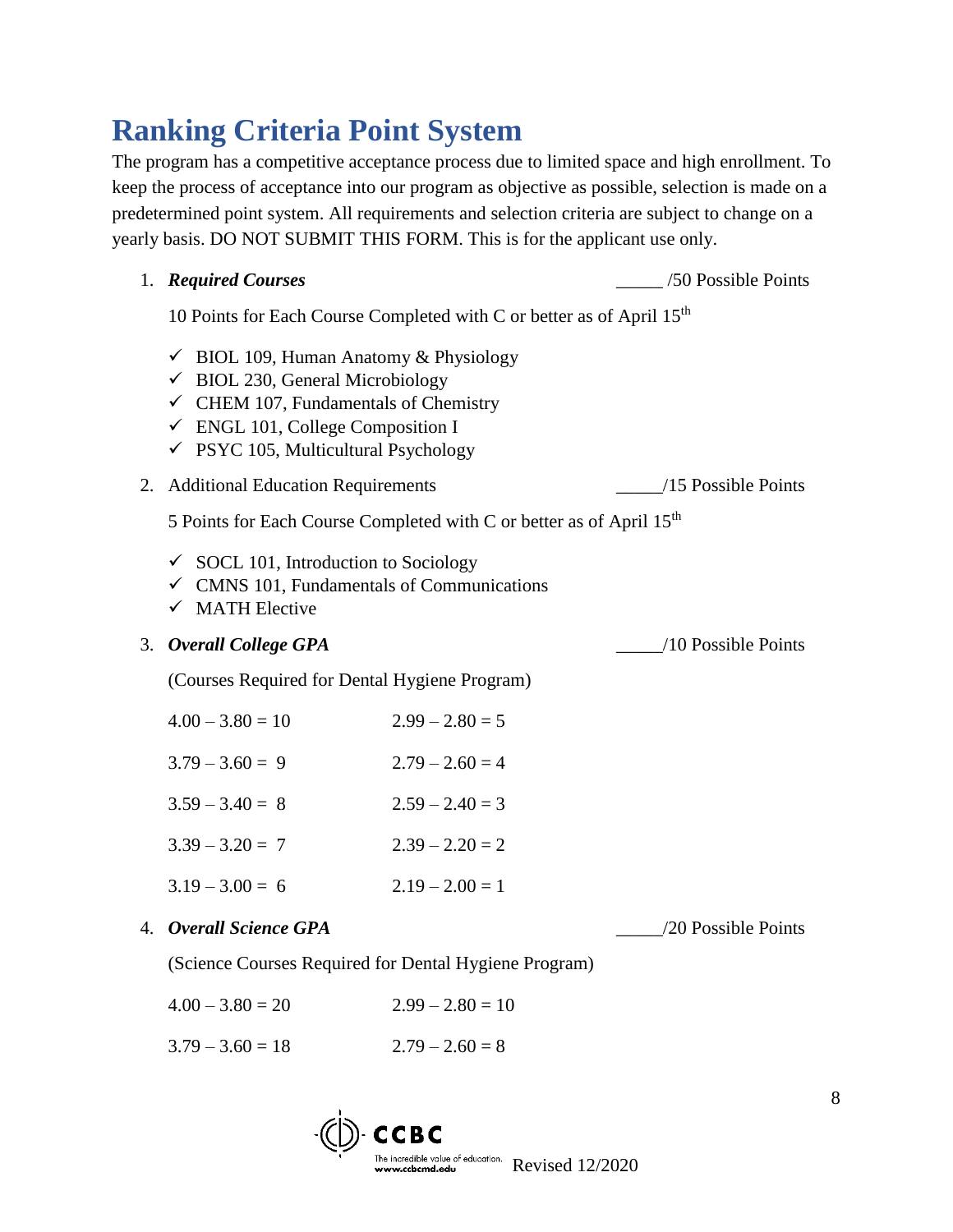| • Exam must be completed by April $1st$ .       |                   |                     |
|-------------------------------------------------|-------------------|---------------------|
| 5. Test of Essential Academic Skills (ATI TEAS) |                   | /20 Possible Points |
| $3.19 - 3.00 = 12$                              | $2.19 - 2.00 = 2$ |                     |
| $3.39 - 3.20 = 14$                              | $2.39 - 2.20 = 4$ |                     |
| $3.59 - 3.40 = 16$                              | $2.59 - 2.40 = 6$ |                     |

• Composite/Overall score: 70%

\_\_\_\_\_/115 Total Points

#### POSSIBLE POINT ADDITIONS

Additional points will be awarded if the following are completed and documentation provided by the April 15<sup>th</sup> application deadline.

6. Technical Standards Documentation \_\_\_\_\_/8 Possible Points 7. Observation Hours Documentation  $\sqrt{2}$  Possible Points 8. Letter of Recommendation 28 Possible Points 9. CCBC Student with  $\geq 8$  credits  $\qquad \qquad \qquad$  /8 Possible Points 10. Dental Assisting from CCBC (5yrs) \_\_\_\_\_/8 Possible Points 11. Previous Year Wait-listed /10 Possible Points

#### POSSIBLE POINT DEDUCTIONS

| Science Repeats due to grade below " $C$ " = |                  |
|----------------------------------------------|------------------|
| 3 Points deducted for each repeated course   | /Possible Points |
| 2. Dismissal from Dental Hygiene Program $=$ |                  |

20 points deducted \_\_\_\_\_/Possible Points

\_\_\_\_\_/154 TOTAL POSSIBLE POINTS

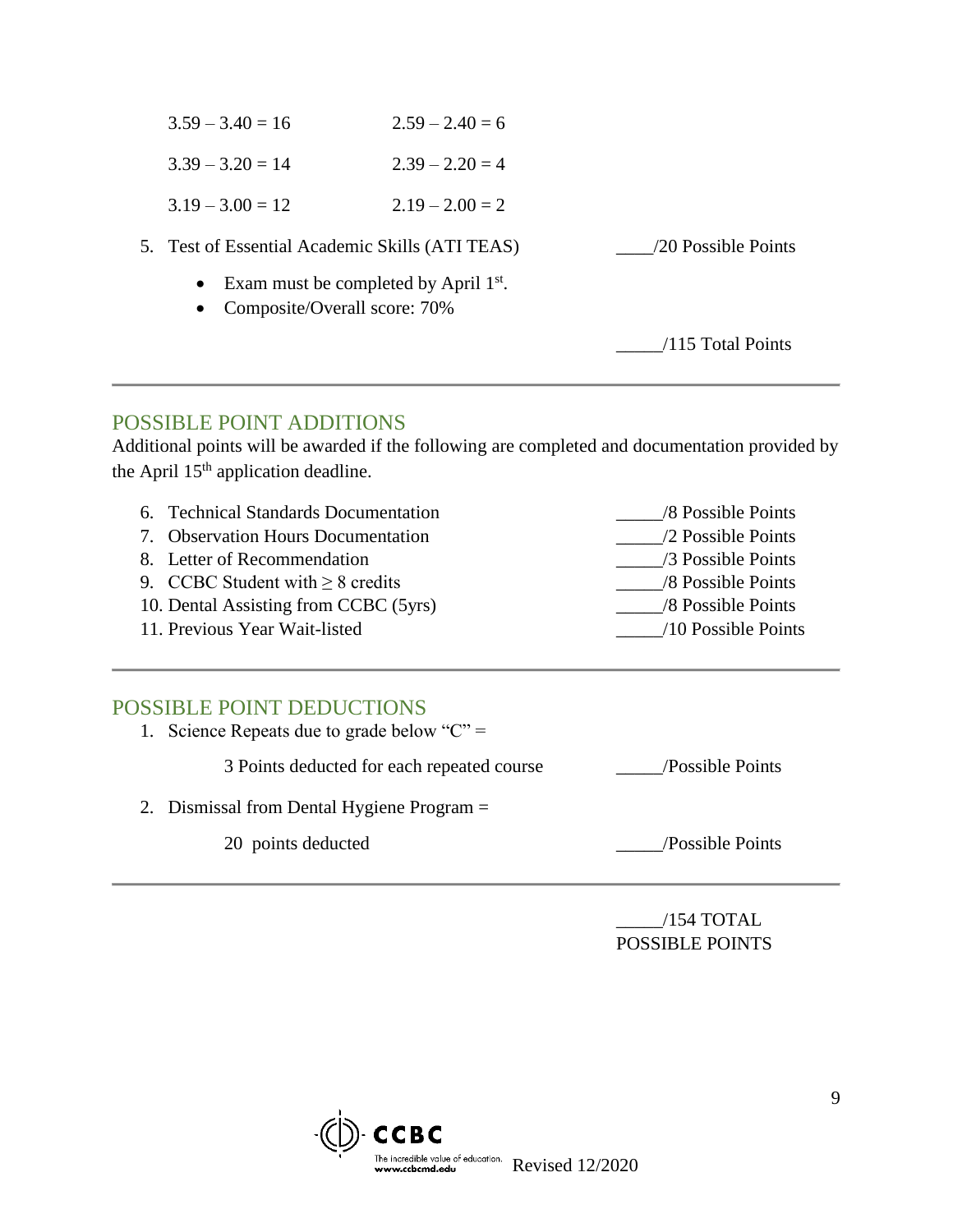## **Observation Form**

Dear Dental Practitioners:

The Community College of Baltimore County Dental Hygiene Program asks that our prospective dental hygiene students observe 16 hours of dental hygiene related procedures as completed by a Registered Dental Hygienist, so that they may gain an understanding of dental hygiene practices. We express our sincerest gratitude for allowing prospective students to observe you in your workplace. Our goal is that our applicants will be better informed regarding their chosen career path. Please sign in the indicated space below.

Total hours of observation must equal a minimum of 16 hours within the last year prior to application submission. **Note to Applicants**: You must schedule an observation appointment with a dental hygienist in a dental practice or public health facility; thank the dental practitioners for the opportunity to observe them; make sure you wear appropriate attire and be aware of client privacy. Document your dates, hours of observation, and what kind of procedures you observed on this form. You can use as many of these forms as you need. *THIS DOCUMENT IS TO BE SUBMITTED WITH YOUR APPLICATION PACKET BY THE APPLICATION DEADLINE.*

**Applicant Name**: \_\_\_\_\_\_\_\_\_\_\_\_\_\_\_\_\_\_\_\_\_\_\_\_\_\_\_\_\_\_\_\_\_\_\_\_\_\_\_\_\_\_\_\_\_\_\_\_\_\_

**CCBC ID#** \_\_\_\_\_\_\_\_\_\_\_\_\_\_\_\_\_\_\_\_\_\_\_\_\_\_\_\_

| <i>Observations:</i> |                                                                                                                                                                                                                                                                                      |    |
|----------------------|--------------------------------------------------------------------------------------------------------------------------------------------------------------------------------------------------------------------------------------------------------------------------------------|----|
|                      |                                                                                                                                                                                                                                                                                      |    |
|                      |                                                                                                                                                                                                                                                                                      |    |
|                      |                                                                                                                                                                                                                                                                                      |    |
|                      |                                                                                                                                                                                                                                                                                      |    |
|                      |                                                                                                                                                                                                                                                                                      |    |
|                      | Printed Name of R. D.H.: $\frac{1}{2}$ and $\frac{1}{2}$ and $\frac{1}{2}$ and $\frac{1}{2}$ and $\frac{1}{2}$ and $\frac{1}{2}$ and $\frac{1}{2}$ and $\frac{1}{2}$ and $\frac{1}{2}$ and $\frac{1}{2}$ and $\frac{1}{2}$ and $\frac{1}{2}$ and $\frac{1}{2}$ and $\frac{1}{2}$ and |    |
|                      |                                                                                                                                                                                                                                                                                      |    |
|                      |                                                                                                                                                                                                                                                                                      |    |
|                      |                                                                                                                                                                                                                                                                                      |    |
|                      | л.                                                                                                                                                                                                                                                                                   | 10 |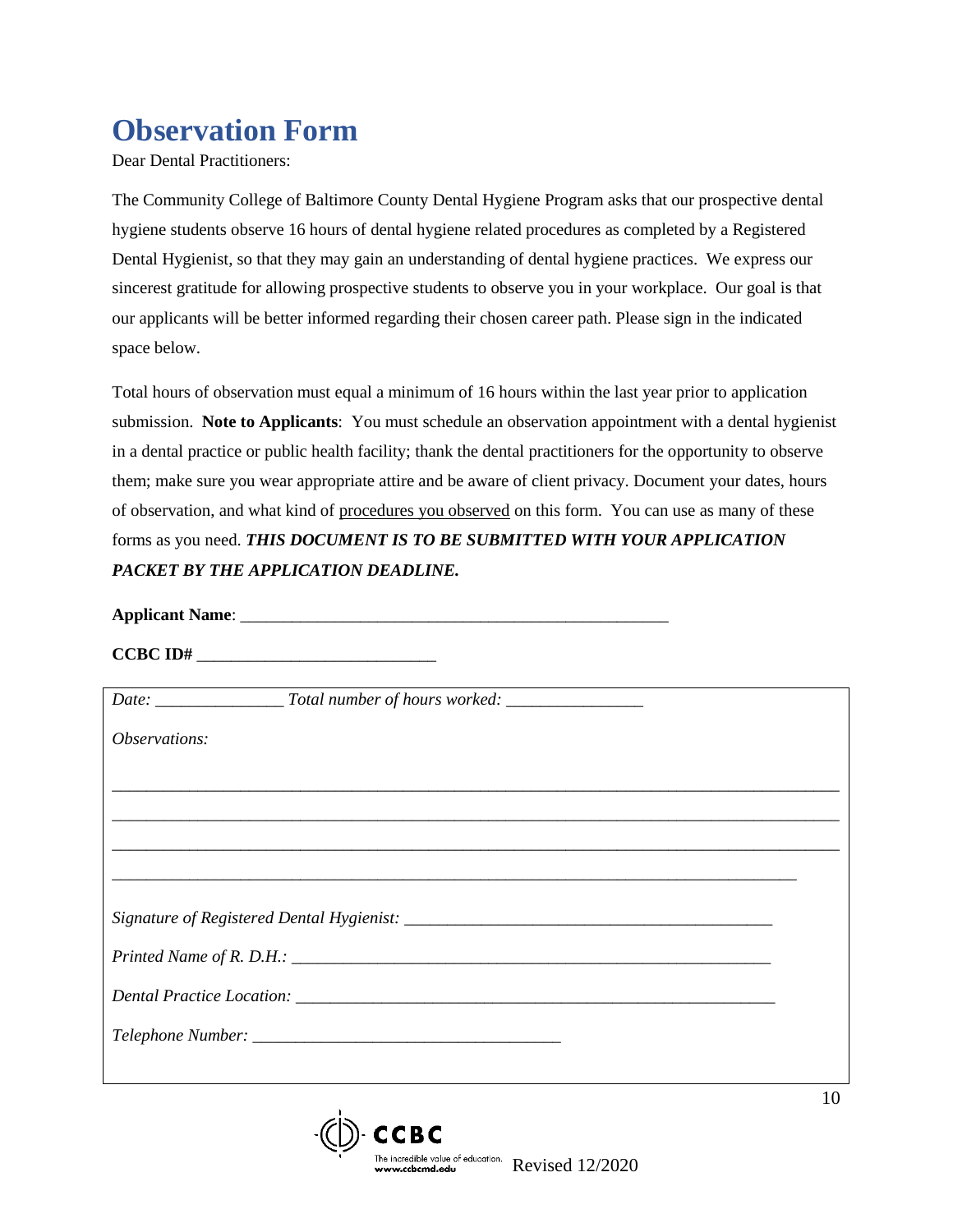| <i>Observations:</i> |  |
|----------------------|--|
|                      |  |
|                      |  |
|                      |  |
|                      |  |
|                      |  |
|                      |  |
|                      |  |
|                      |  |
|                      |  |
|                      |  |

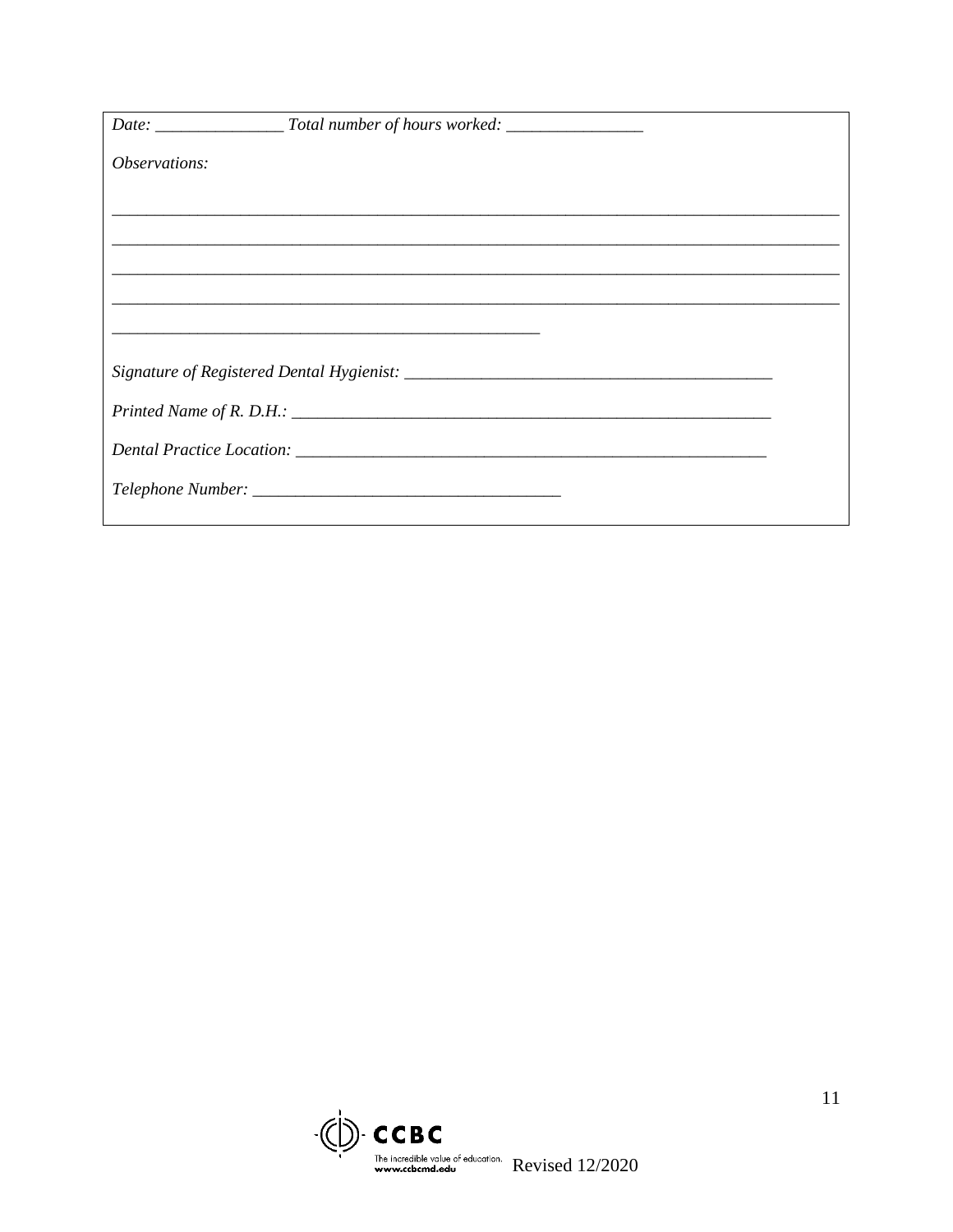| <i>Observations:</i> |  |
|----------------------|--|
|                      |  |
|                      |  |
|                      |  |
|                      |  |
|                      |  |
|                      |  |
|                      |  |
|                      |  |